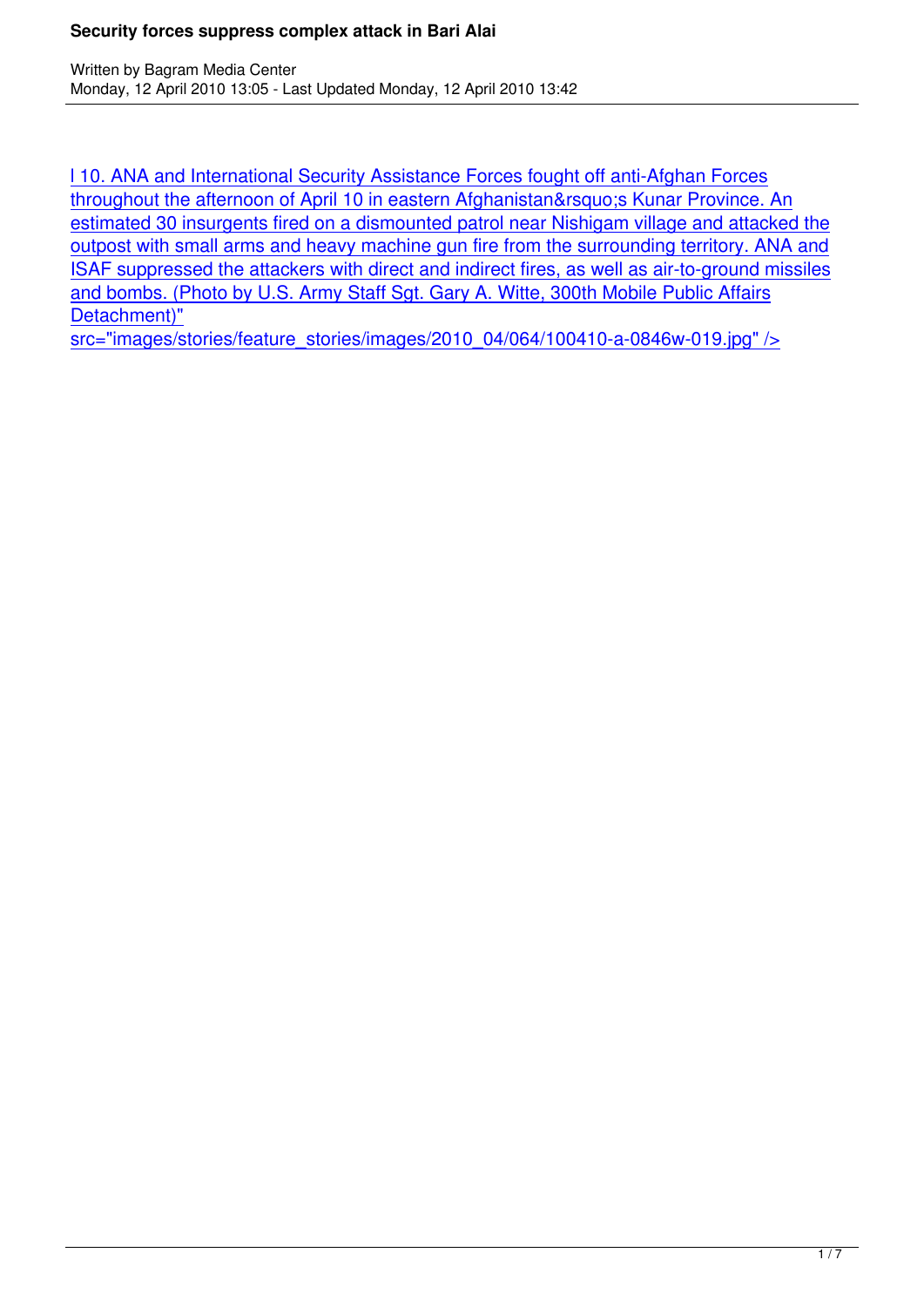n L. Mullins, of South Boston, Va., a squad-designated marksman with 2nd Platoon, Troop C, 3rd Squadron, 61st Cavalry Regiment, Task Force Destroyer, returns fire during a complex attack against Combat Outpost Bari Alai, April 10. Afghan National Army and International [Security Assistance Forces fought off insurgent forces throughout the afternoon of April 10 in](http://www.cjtf82.com/images/stories/feature_stories/images/2010_04/064/100410-a-0846w-211.jpg) eastern Afghanistan' Kunar province. An estimated 30 insurgents fired on a [dismounted patrol near Nishigam village and attacked Bari Alai with small arms and heavy](http://www.cjtf82.com/images/stories/feature_stories/images/2010_04/064/100410-a-0846w-211.jpg) [machine gun fire from the surrounding territory. ANA and ISAF suppressed the attackers with](http://www.cjtf82.com/images/stories/feature_stories/images/2010_04/064/100410-a-0846w-211.jpg) [direct and indirect fires, as well as air-to-ground missiles and bombs. \(Photo by U.S.](http://www.cjtf82.com/images/stories/feature_stories/images/2010_04/064/100410-a-0846w-211.jpg) Army [Staff Sgt. Gary A. Witte, 300th Mobile Public Affairs Detachment\)"](http://www.cjtf82.com/images/stories/feature_stories/images/2010_04/064/100410-a-0846w-211.jpg) [src="images/stories/feature\\_stories/images/2010\\_04/064/100410-a-0846w-211.jpg" />](http://www.cjtf82.com/images/stories/feature_stories/images/2010_04/064/100410-a-0846w-211.jpg)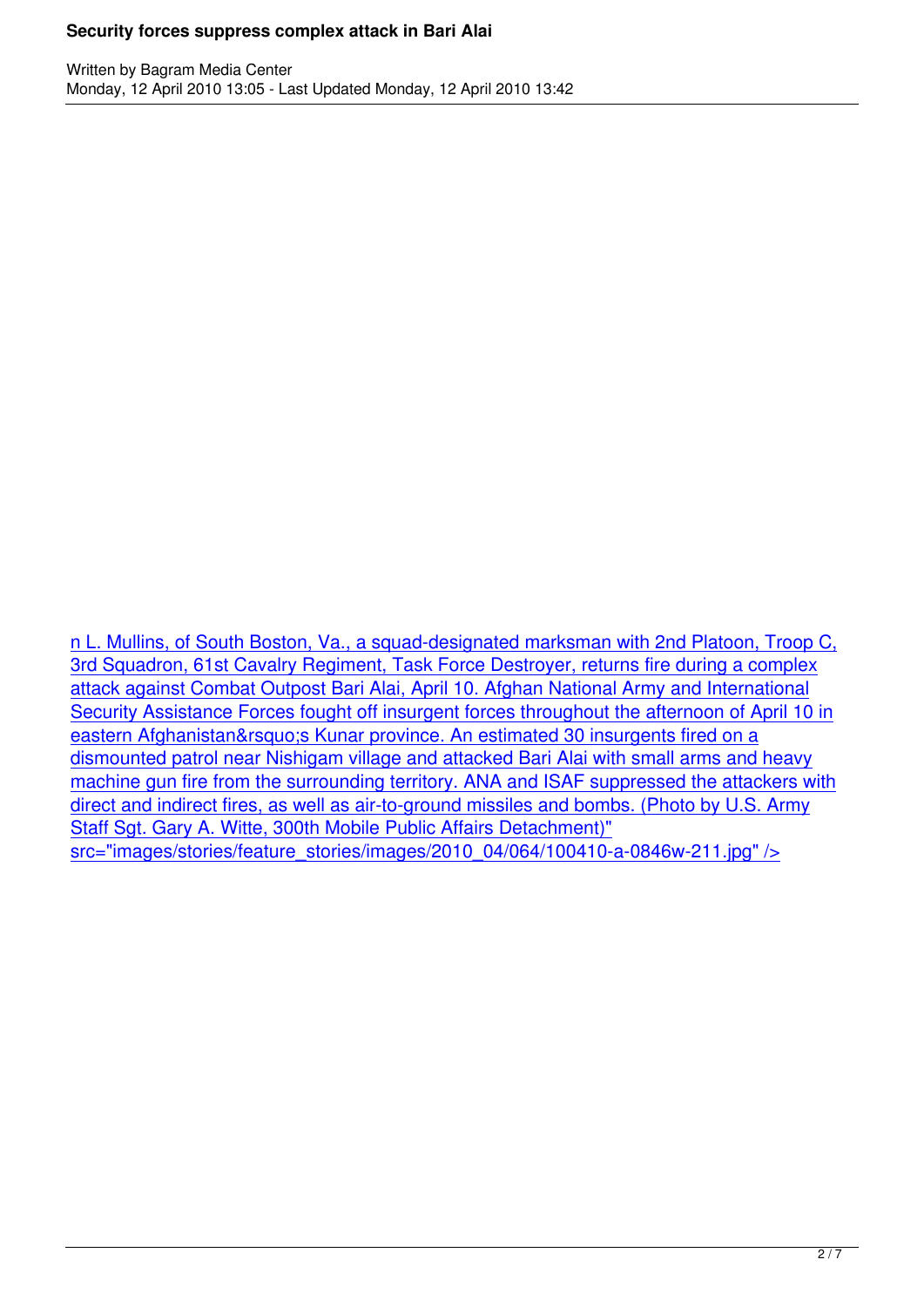R PROVINCE, Afghanistan – U.S. Army Pfc. Rex Davis, of Woodbury, Ga., a gunner with 2nd Platoon, Troop C, 3rd Squadron, 61st Cavalry Regiment, Task Force Destroyer, fires an automatic grenade launcher against insurgent positions during a complex attack against [Combat Outpost Bari Alai, April 10. Afghan National Army and International Security](http://www.cjtf82.com/images/stories/feature_stories/images/2010_04/064/100410-a-0846w-271.jpg) [Assistance Forces fought off insurgents throughout the afternoon of April 10 in eastern](http://www.cjtf82.com/images/stories/feature_stories/images/2010_04/064/100410-a-0846w-271.jpg) Afghanistan' Kunar province. The event started when an estimated 30 insurgents fired [on a dismounted patrol near Nishigam village, wounding three, and attacked the outp](http://www.cjtf82.com/images/stories/feature_stories/images/2010_04/064/100410-a-0846w-271.jpg)ost with [small arms and heavy machine gun fire from the surrounding territory. ANA and ISAF](http://www.cjtf82.com/images/stories/feature_stories/images/2010_04/064/100410-a-0846w-271.jpg) [suppressed the attackers with direct and indirect fires, as well as air-to-ground missiles and](http://www.cjtf82.com/images/stories/feature_stories/images/2010_04/064/100410-a-0846w-271.jpg) [bombs. \(Photo by U.S. Army Staff Sgt. Gary A. Witte, 300th Mobile Public Affairs Detachmen](http://www.cjtf82.com/images/stories/feature_stories/images/2010_04/064/100410-a-0846w-271.jpg)t)" [src="images/stories/feature\\_stories/images/2010\\_04/064/100410-a-0846w-271.jpg" />](http://www.cjtf82.com/images/stories/feature_stories/images/2010_04/064/100410-a-0846w-271.jpg)